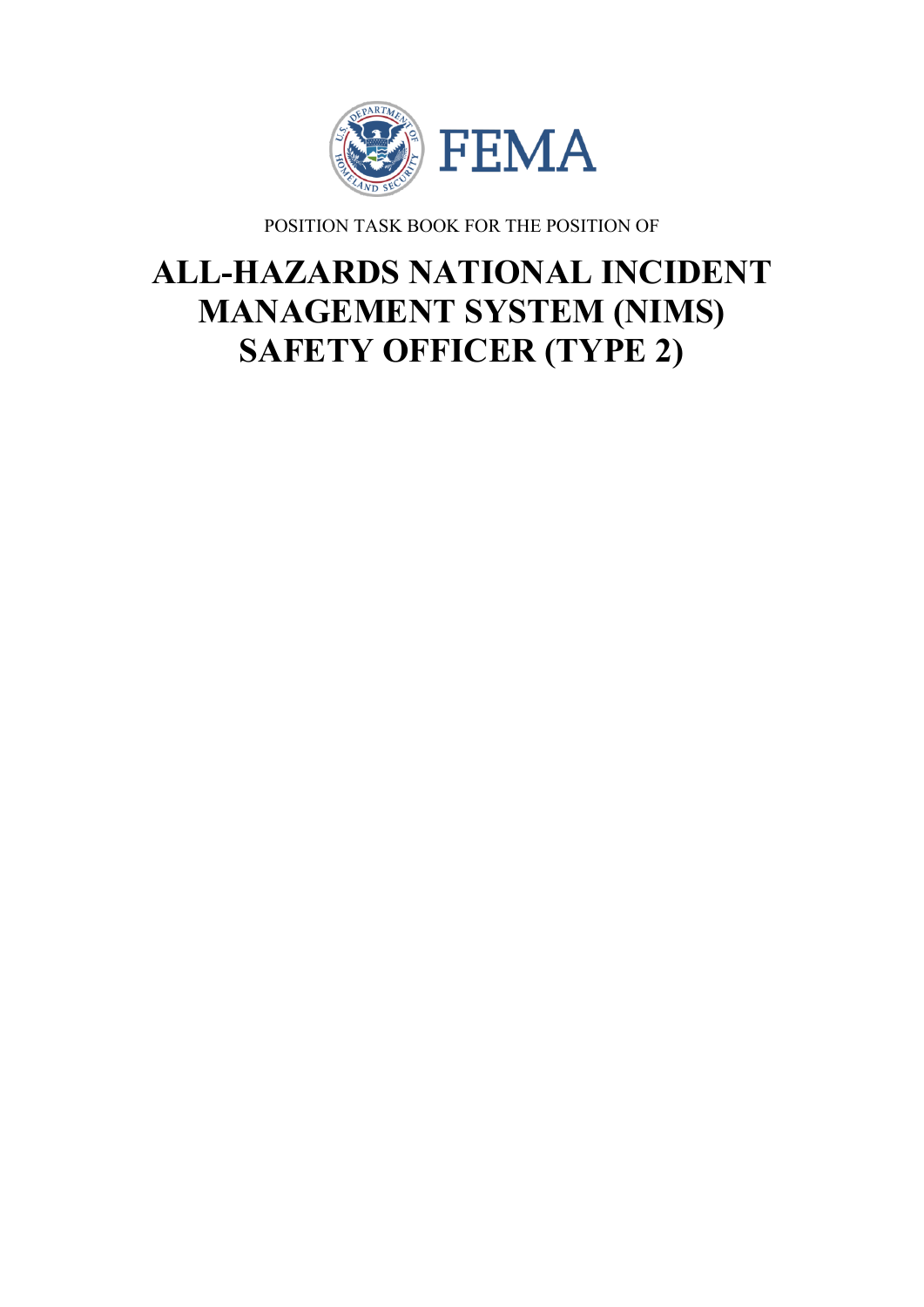# **SAFETY OFFICER (TYPE 2)**

## *1. Competency:* **Assume position responsibilities**

*Description:* Successfully assume the role of Safety Officer and initiate position activities at the appropriate time according to the following behaviors.

## *1a. Behavior:* **Ensure readiness for assignment**

| <b>TASK</b>                                                                                                                                                                                                                                                                                                                                                                                                                                                                                                                                                                                                          | <b>CODE</b> | <b>EVALUATION</b><br><b>RECORD#</b> | <b>EVALUATOR</b><br><b>INITIALS AND</b><br><b>DATE</b> |
|----------------------------------------------------------------------------------------------------------------------------------------------------------------------------------------------------------------------------------------------------------------------------------------------------------------------------------------------------------------------------------------------------------------------------------------------------------------------------------------------------------------------------------------------------------------------------------------------------------------------|-------------|-------------------------------------|--------------------------------------------------------|
| 1. Arrive properly equipped at designated time and location and<br>check in according to agency/organization guidelines:<br>• Arrive with go-kit and any additional equipment<br>• Carry out check-in procedures and ensure assigned<br>personnel do the same                                                                                                                                                                                                                                                                                                                                                        | E, F, I     |                                     |                                                        |
| 2. Obtain complete incident and logistical information:<br>• Incident name, number, anticipated duration, size, type,<br>responsibilities and expectations<br>• Reporting time and location<br>• Transportation arrangements and travel routes<br>• Contact procedures during travel (telephone/radio)<br>• Expected working conditions<br>• Personal Protective Equipment (PPE)<br>• Security measures<br>• Updated contact information and information links                                                                                                                                                       | E, F, I     |                                     |                                                        |
| 3. Obtain, assemble and prepare information and materials for<br>go-kit. The kit should contain critical items for the<br>assignment and be easily transportable:<br>• Supplies:<br>o Office supplies appropriate to the function<br>○ Authority Having Jurisdiction (AHJ) identification<br>badge and qualification card<br>• Reference materials:<br>○ Functional guidelines relative to incident type (agency<br>guidance or other functional guidelines)<br>○ AHJ operations guides or other operational guides<br>o Position manuals<br>$\bullet$ Forms:<br>○ Agency-specific forms appropriate to the function | E, F, I     |                                     |                                                        |

## *1b. Behavior:* **Obtain information relevant to position assignment**

| <b>TASK</b>                                                                                                                                                                                                                                                                                                             | <b>CODE</b> | <b>EVALUATION</b><br><b>RECORD#</b> | <b>EVALUATOR</b><br><b>INITIALS AND</b><br><b>DATE</b> |
|-------------------------------------------------------------------------------------------------------------------------------------------------------------------------------------------------------------------------------------------------------------------------------------------------------------------------|-------------|-------------------------------------|--------------------------------------------------------|
| 4. Identify and coordinate with appropriate external health and<br>safety services:<br>• Health department<br>• Environmental protection organization<br>• Transportation department<br>$\bullet$ Fire department<br>• Law enforcement agencies<br>• Risk management office<br>• Occupational safety and health program | E, F, I     |                                     |                                                        |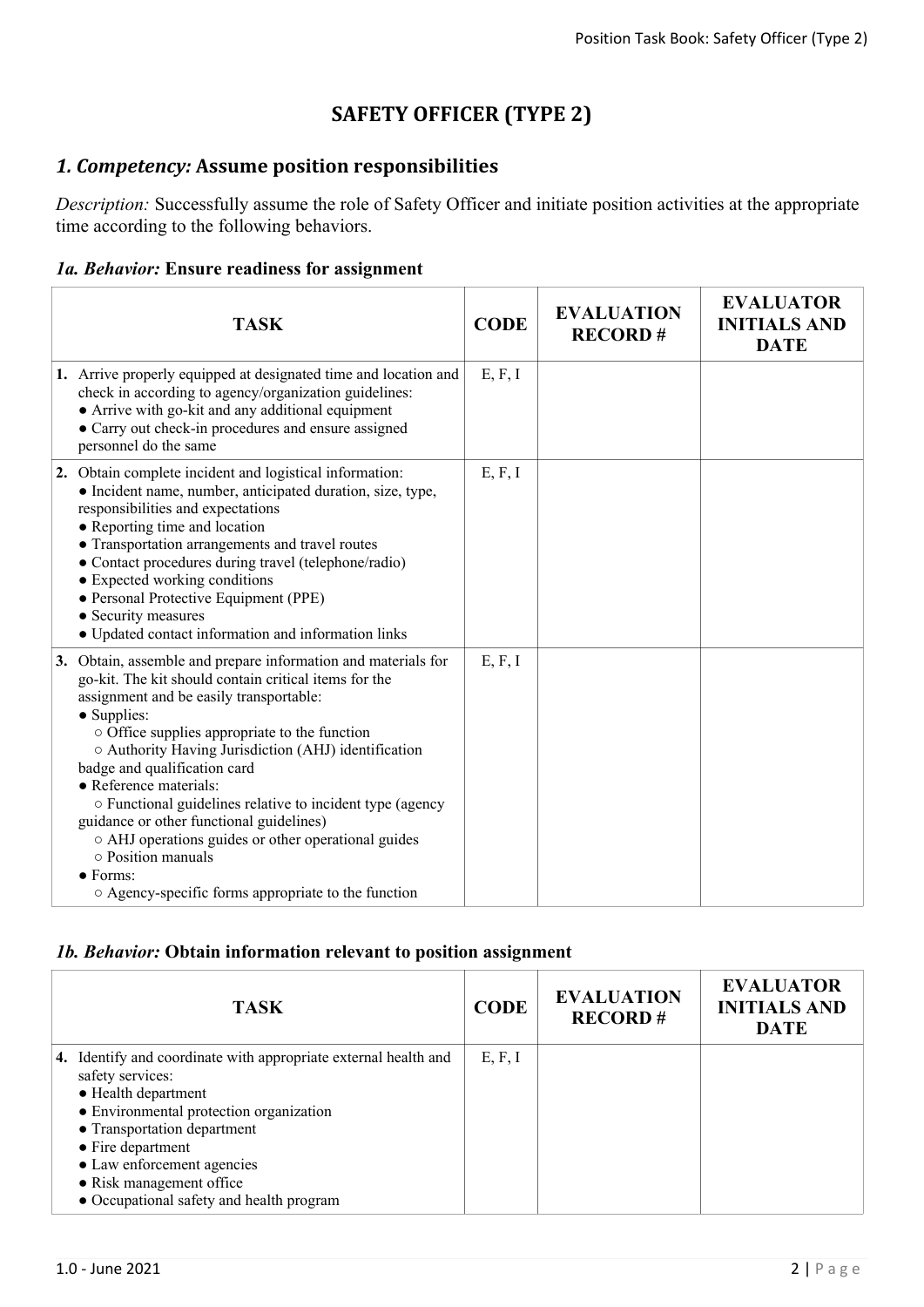| 5. Obtain and review necessary documentation:<br>• Copy of Delegation of Authority, Letter of Expectation,<br>Letter of Agreement or Memorandum of Understanding<br>(MOU)<br>• Applicable plans and reports<br>• Directories: phone, notification<br>• Written incident status summary<br>• Authorizations: cell phones, rental vehicles, computers                                                                                                                                                                                                       | E, F, I |  |
|-----------------------------------------------------------------------------------------------------------------------------------------------------------------------------------------------------------------------------------------------------------------------------------------------------------------------------------------------------------------------------------------------------------------------------------------------------------------------------------------------------------------------------------------------------------|---------|--|
| <b>6.</b> Receive briefing from the Incident Commander (IC) or<br>outgoing Safety Officer:<br>• Meetings and briefings schedule<br>• Situational assessment<br>• Incident objectives<br>$\bullet$ Strategy<br>• Hazards to incident personnel and public<br>• Agencies/jurisdictions involved<br>• Organizational structure<br>• Resources summary<br>• Logistical needs<br>• Ordering procedures<br>• Incident priorities and status: life safety, incident<br>stabilization, property and environment<br>• Timing and scheduling<br>• Expected products | E, F, I |  |

## *1c. Behavior:* **Establish or determine organizational structure, resource and staffing needs**

| <b>TASK</b>                                                                                                                                                                                                                                                                                                                                                                                                                                                                  | <b>CODE</b> | <b>EVALUATION</b><br><b>RECORD#</b> | <b>EVALUATOR</b><br><b>INITIALS AND</b><br><b>DATE</b> |
|------------------------------------------------------------------------------------------------------------------------------------------------------------------------------------------------------------------------------------------------------------------------------------------------------------------------------------------------------------------------------------------------------------------------------------------------------------------------------|-------------|-------------------------------------|--------------------------------------------------------|
| 7. Evaluate staffing needs required to manage the incident:<br>• Organize to meet incident management and control needs<br>• Ensure consistency with National Incident Management<br>System (NIMS) organizational structure<br>• Identify training opportunities<br>• Ensure use of established procedures for ordering<br>resources<br>• Request appropriate technical specialists to assist with<br>special incident conditions                                            | E, F, I     |                                     |                                                        |
| 8. Utilize Assistant Safety Officers (ASO), as necessary:<br>• Establish appropriate organization and assign roles and<br>responsibilities, while maintaining span of control<br>• Identify need for ASOs<br>• Order ASOs through appropriate channels<br>$\bullet$ Assign ASOs<br>• Supervise ASOs<br>• Inspect ASO kits and ensure kits contain necessary<br>supplies and PPE to accomplish tasks<br>• Ensure appropriate knowledge and skills to manage<br>potential risk | E, F, I     |                                     |                                                        |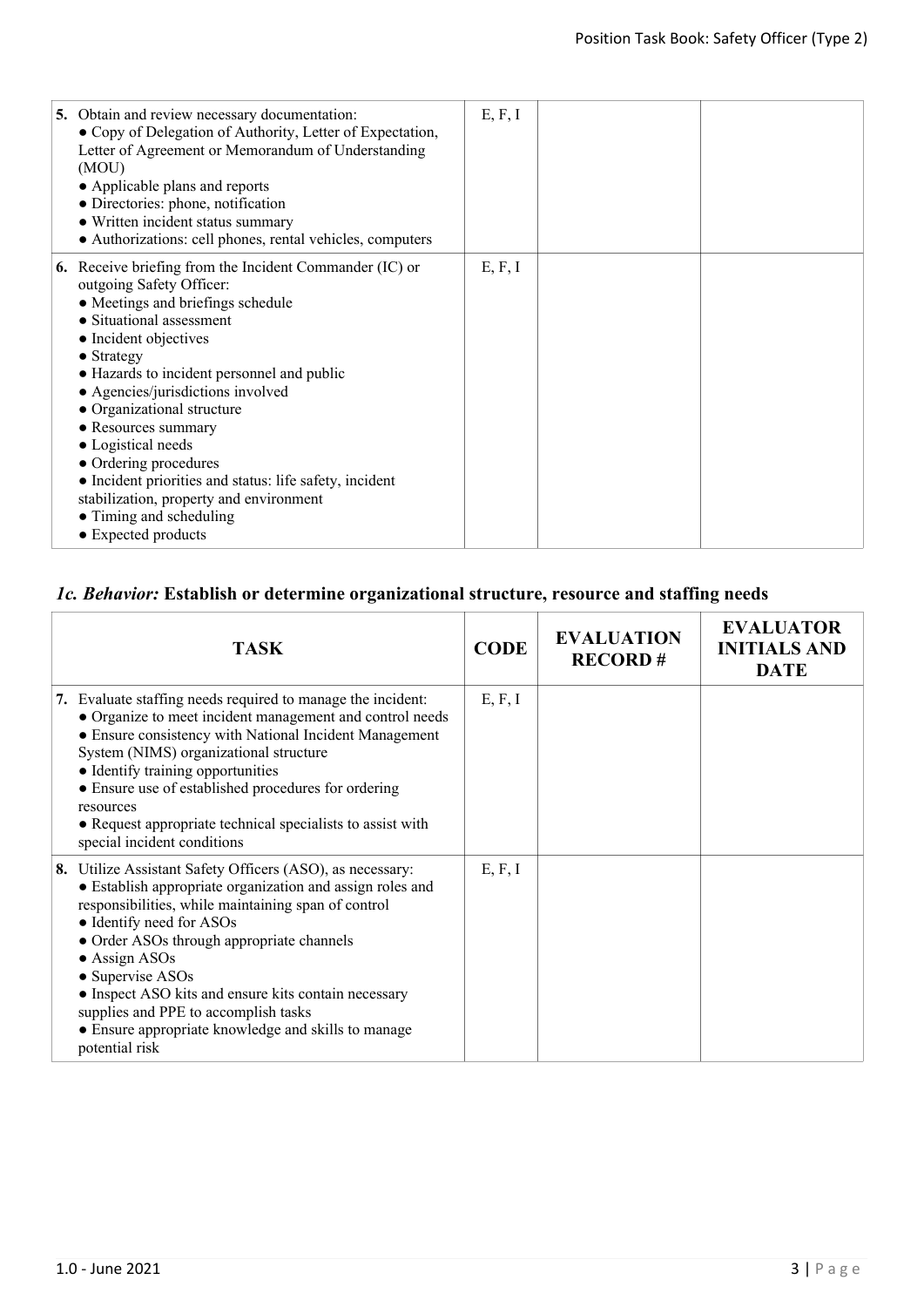## *2. Competency:* **Communicate effectively**

*Description:* Use suitable communication techniques to share relevant information with appropriate personnel on a timely basis to accomplish objectives in a potentially rapidly changing environment.

|  | 2a. Behavior: Ensure the exchange of relevant information during briefings |  |  |  |  |  |  |  |  |  |
|--|----------------------------------------------------------------------------|--|--|--|--|--|--|--|--|--|
|--|----------------------------------------------------------------------------|--|--|--|--|--|--|--|--|--|

| <b>TASK</b>                                                                                                                                                                                                                                                        | <b>CODE</b> | <b>EVALUATION</b><br><b>RECORD#</b> | <b>EVALUATOR</b><br><b>INITIALS AND</b><br><b>DATE</b> |
|--------------------------------------------------------------------------------------------------------------------------------------------------------------------------------------------------------------------------------------------------------------------|-------------|-------------------------------------|--------------------------------------------------------|
| <b>9.</b> Brief the Operations Section Chief on activities:<br>• Assist in identifying hazardous operations activities<br>• As necessary, assign an ASO to exclusively support air<br>operations safety                                                            | E, F, I     |                                     |                                                        |
| 10. Lead staff briefings and debriefings.                                                                                                                                                                                                                          | E, F, I     |                                     |                                                        |
| 11. Prepare for and participate in briefings:<br>• Ensure briefings are accurate, timely and include<br>appropriate personnel<br>• Brief external support organizations<br>• Share and evaluate information<br>• Identify safety hazards and mitigation strategies | E, F, I     |                                     |                                                        |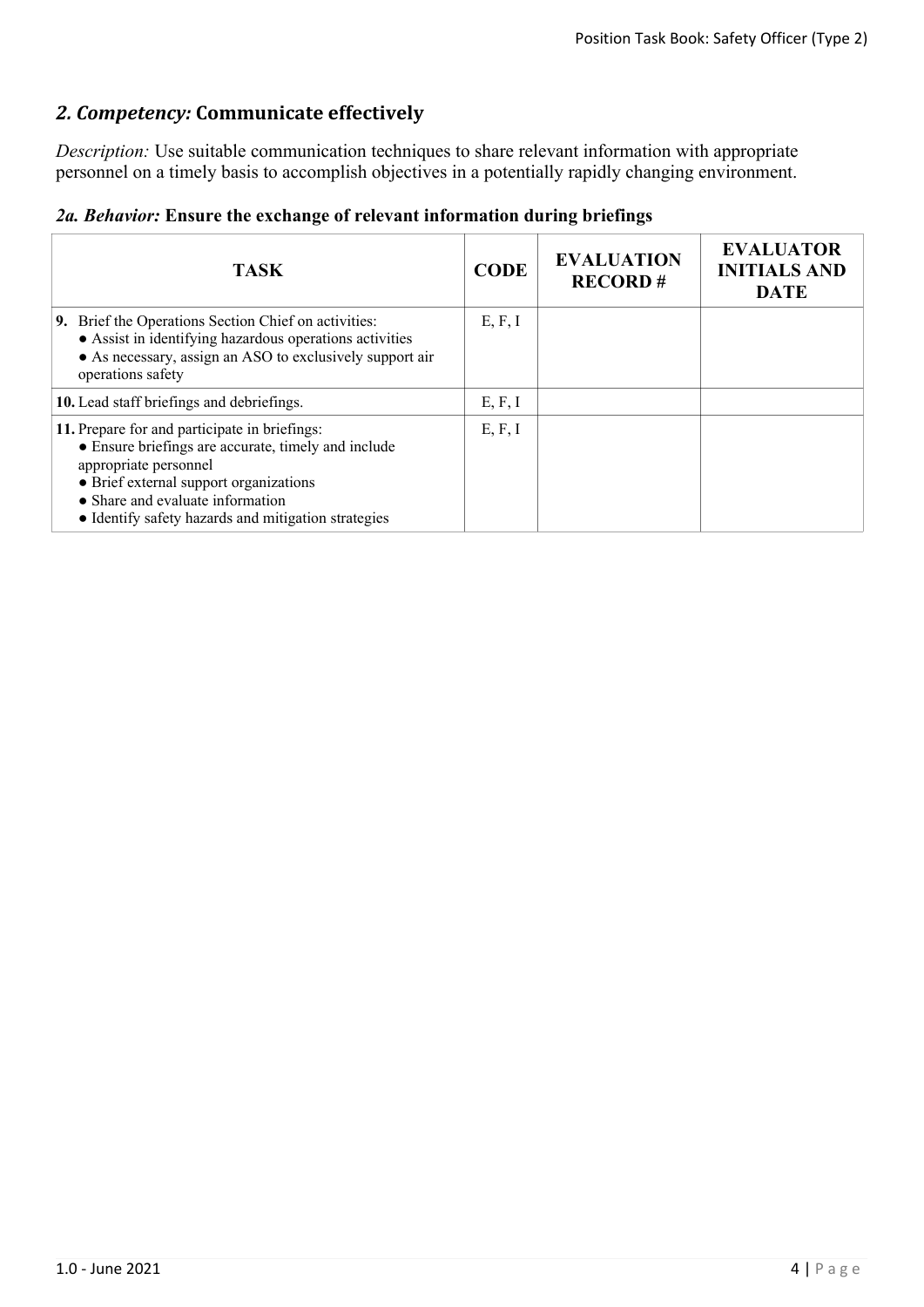## *3. Competency:* **Lead assigned personnel**

*Description:* Influence, lead and direct assigned personnel to accomplish objectives and desired outcomes in a potentially rapidly changing environment.

## *3a. Behavior:* **Model leadership values and principles**

| <b>TASK</b>                                                                                                                                                                                                                                                                                           | <b>CODE</b>         | <b>EVALUATION</b><br><b>RECORD#</b> | <b>EVALUATOR</b><br><b>INITIALS AND</b><br><b>DATE</b> |
|-------------------------------------------------------------------------------------------------------------------------------------------------------------------------------------------------------------------------------------------------------------------------------------------------------|---------------------|-------------------------------------|--------------------------------------------------------|
| 12. Create a positive work environment:<br>• Communicate leader's intent and guidance<br>• Manage incident personnel and their activities effectively<br>• Proactively assume responsibility for the incident and<br>initiate action                                                                  | E, F, I             |                                     |                                                        |
| 13. Establish and maintain positive interpersonal and<br>interagency working relationships:<br>• Understand scope, roles, responsibilities, jurisdiction and<br>authority of responding agencies                                                                                                      | E, F, I             |                                     |                                                        |
| 14. Exhibit principles of duty, respect and integrity as a leader.                                                                                                                                                                                                                                    | C, E, F, I,<br>J, T |                                     |                                                        |
| 15. Understand and comply with NIMS/Incident Command<br>System (ICS) concepts and principles:<br>• Establish and modify an effective organization based on<br>changing incident and resource conditions<br>• Maintain appropriate span of control<br>• Act as a representative of incident leadership | E, F, I             |                                     |                                                        |

## *3b. Behavior:* **Communicate incident priorities and supervise personnel**

| <b>TASK</b>                                                                                                                                                                                                                                                                                                                                                                                                 | <b>CODE</b> | <b>EVALUATION</b><br><b>RECORD#</b> | <b>EVALUATOR</b><br><b>INITIALS AND</b><br><b>DATE</b> |
|-------------------------------------------------------------------------------------------------------------------------------------------------------------------------------------------------------------------------------------------------------------------------------------------------------------------------------------------------------------------------------------------------------------|-------------|-------------------------------------|--------------------------------------------------------|
| <b>16.</b> Communicate with assigned personnel:<br>• Communicate priorities, objectives, strategies and any<br>changes<br>• Inform personnel of their assigned tasks and expectations<br>• Clearly explain conflict resolution procedures and ensure<br>that personnel understand<br>• Ensure that assigned objectives and expectations for the<br>operational period are reasonable and accurate           | E, F, I     |                                     |                                                        |
| 17. Ensure debriefings occur and participate as necessary:<br>• Ensure incident situation status information is current and<br>complete                                                                                                                                                                                                                                                                     | E, F, I     |                                     |                                                        |
| <b>18.</b> Ensure that staff follows all applicable agency/jurisdiction<br>policies, contracts, standard operating procedures and<br>agreements:<br>• Federal, state, local, tribal, territorial and regional<br>relationships, as appropriate<br>• Roles and responsibilities of potential responder agencies<br>• Scope, jurisdiction and authority of potential responder<br>agencies' contingency plans | E, F, I     |                                     |                                                        |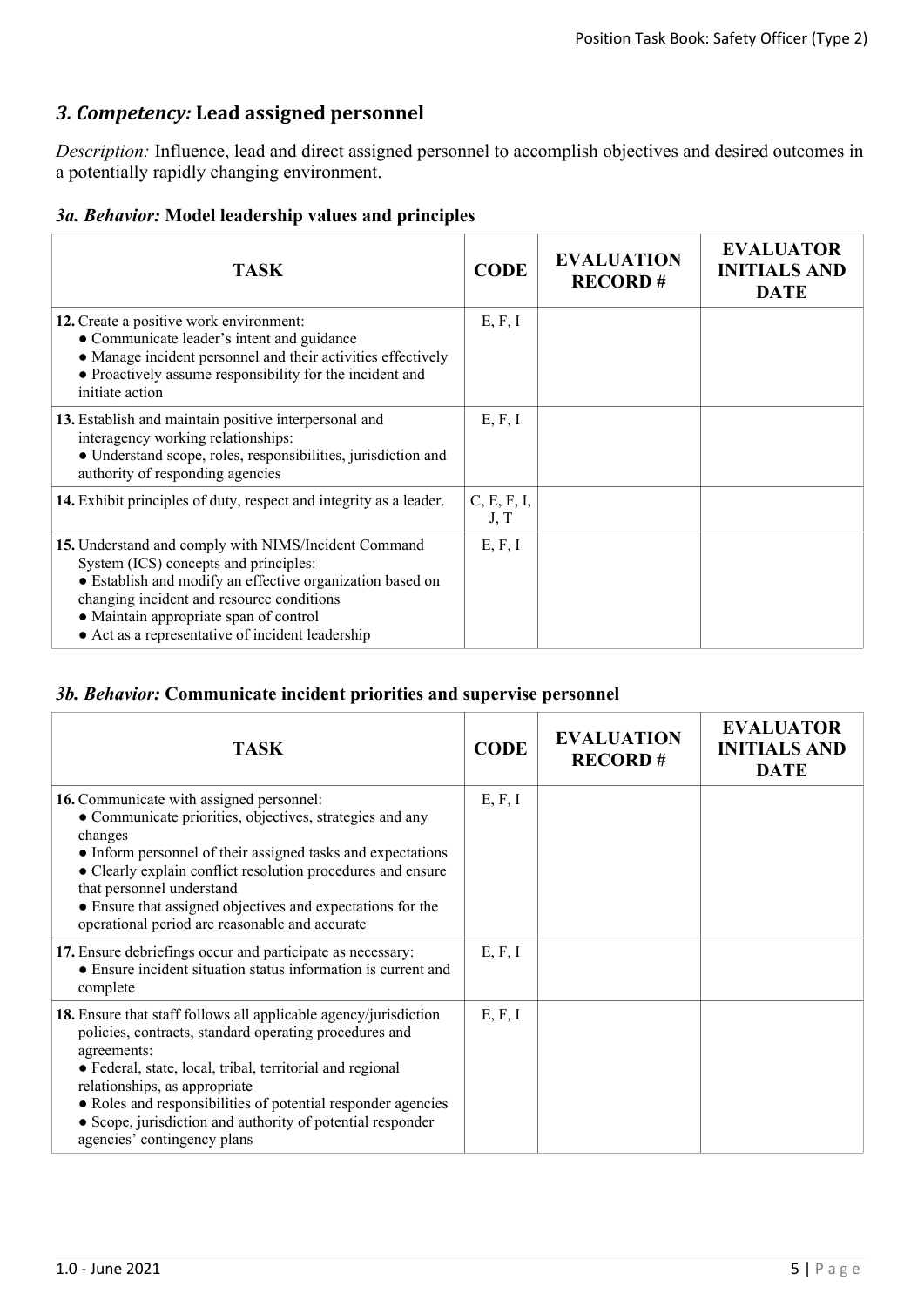| 19. Supervise and hold personnel accountable for executing<br>assigned tasks:<br>• Identify and promptly resolve disagreements, issues and<br>misunderstandings<br>• Prioritize work while considering immediate support for<br>incident operations | E, F, I |  |
|-----------------------------------------------------------------------------------------------------------------------------------------------------------------------------------------------------------------------------------------------------|---------|--|
|                                                                                                                                                                                                                                                     |         |  |

## *3c. Behavior:* **Ensure the health, safety, welfare and accountability of assigned personnel**

| <b>TASK</b>                                                                                                                                                                                                                                                                                                                                                                                                                                                                                                                                                                                                                                                                                                                                              | <b>CODE</b> | <b>EVALUATION</b><br><b>RECORD#</b> | <b>EVALUATOR</b><br><b>INITIALS AND</b><br><b>DATE</b> |
|----------------------------------------------------------------------------------------------------------------------------------------------------------------------------------------------------------------------------------------------------------------------------------------------------------------------------------------------------------------------------------------------------------------------------------------------------------------------------------------------------------------------------------------------------------------------------------------------------------------------------------------------------------------------------------------------------------------------------------------------------------|-------------|-------------------------------------|--------------------------------------------------------|
| 20. Demonstrate knowledge of and comply with relevant health<br>and safety requirements:<br>• Direct and oversee incident operations to ensure<br>compliance with health and safety considerations and<br>guidelines<br>• Ensure that assigned personnel follow safety guidelines<br>appropriately<br>• Spot-check operations to ensure compliance with safety<br>considerations                                                                                                                                                                                                                                                                                                                                                                         | E, F, I     |                                     |                                                        |
| 21. Ensure accountability of all personnel:<br>• Coordinate with assigned personnel to conduct personnel<br>accountability checks<br>• Validate accountability with supervisor                                                                                                                                                                                                                                                                                                                                                                                                                                                                                                                                                                           | E, F, I     |                                     |                                                        |
| 22. Ensure all personnel are aware of the health and safety<br>aspects of their jobs and carry out their responsibilities in a<br>safe manner based on expected incident duration, size, type,<br>priorities, jurisdictional involvement and resources to protect<br>(such as life, property, infrastructure and environment).                                                                                                                                                                                                                                                                                                                                                                                                                           | E, F, I     |                                     |                                                        |
| 23. Evaluate mental and physical fatigue of assigned personnel:<br>• Ensure adequate rest is provided to section personnel                                                                                                                                                                                                                                                                                                                                                                                                                                                                                                                                                                                                                               | E, F, I     |                                     |                                                        |
| 24. Monitor incident personnel for general welfare:<br>• Ensure personnel receive appropriate amounts of food,<br>water and rest<br>• Use safe work practices<br>• Monitor use of PPE<br>• Monitor for illness, injuries and fatigue<br>• Evaluate environmental conditions                                                                                                                                                                                                                                                                                                                                                                                                                                                                              | E, F, I     |                                     |                                                        |
| 25. Recognize potentially hazardous situations, inform assigned<br>personnel of hazards and take precautions to mitigate risk:<br>• Adjust operations in response to hazards, weather and<br>other relevant events                                                                                                                                                                                                                                                                                                                                                                                                                                                                                                                                       | E, F, I     |                                     |                                                        |
| 26. Report or explain the procedures for reporting unexpected<br>occurrences, such as fire, death, injury, illness, exposure to<br>pathogens or hazardous materials (HAZMAT), accident,<br>political contact or property loss or damage:<br>• Ensure report contains nature of event, location,<br>magnitude, personnel involved and initial action taken (such<br>as helicopter picking up injured or an appropriate subsequent<br>action)<br>• Ensure the protection of Personally Identifiable<br>Information (PII) while reporting<br>• Obtain information from the following sources regarding<br>special hazards, threats or unexpected occurrences:<br>subordinates, personal observation, other incident personnel<br>and off-incident personnel | E, F, I     |                                     |                                                        |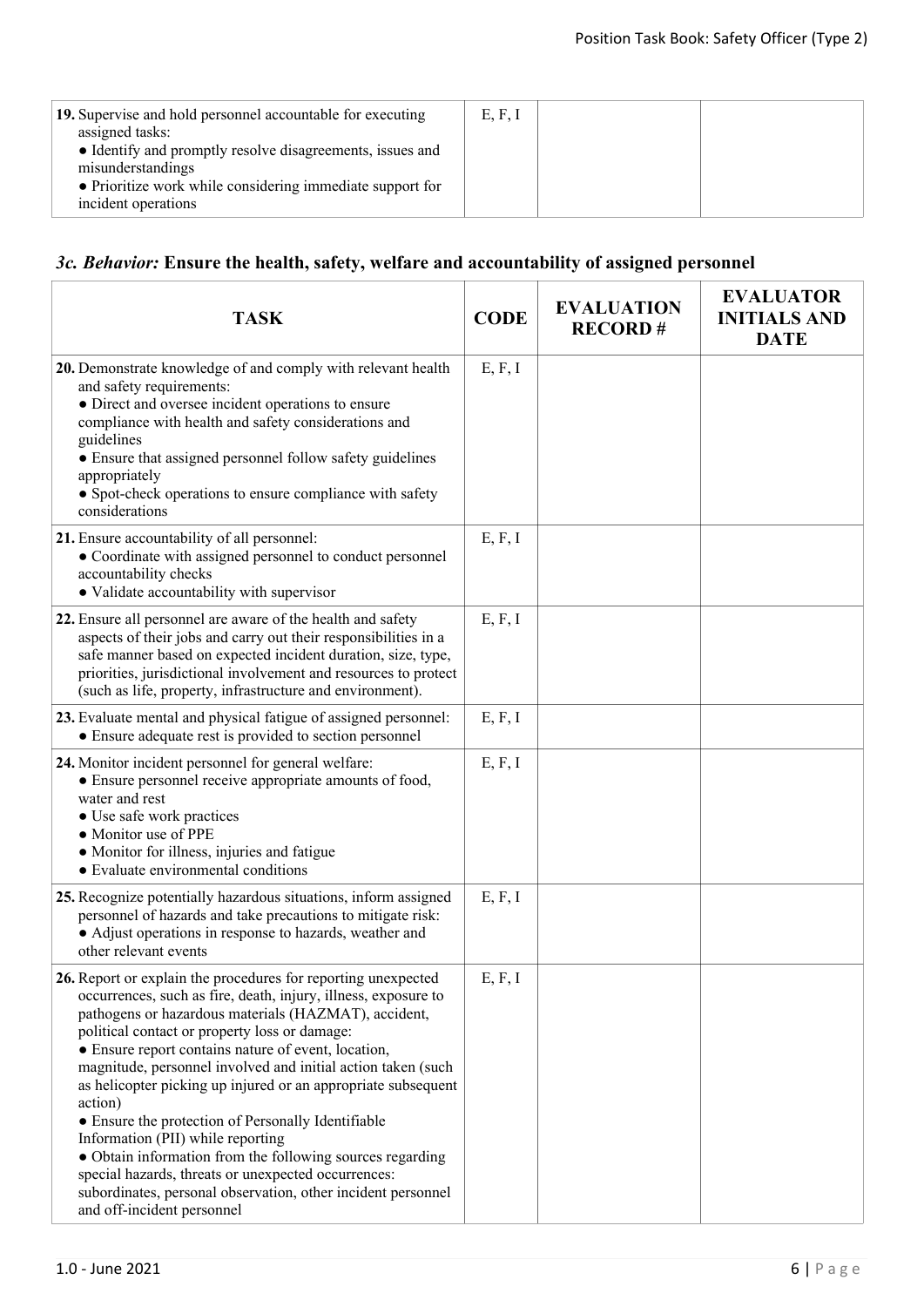### *3d. Behavior:* **Identify opportunities and meet requirements to provide equal access and reasonable accommodation in all activities**

| <b>TASK</b>                                                                                                                           | <b>CODE</b> | <b>EVALUATION</b><br><b>RECORD#</b> | <b>EVALUATOR</b><br><b>INITIALS AND</b><br><b>DATE</b> |
|---------------------------------------------------------------------------------------------------------------------------------------|-------------|-------------------------------------|--------------------------------------------------------|
| 27. Demonstrate the ability to assess and monitor for physical<br>access, programmatic access and effective communications<br>access. | E, F, I, J  |                                     |                                                        |
| 28. Demonstrate the ability to identify opportunities for<br>universal accessibility.                                                 | E, F, I, J  |                                     |                                                        |
| 29. Provide equal access, disability accommodations and access<br>and functional needs (AFN) accommodations.                          | E, F, I, J  |                                     |                                                        |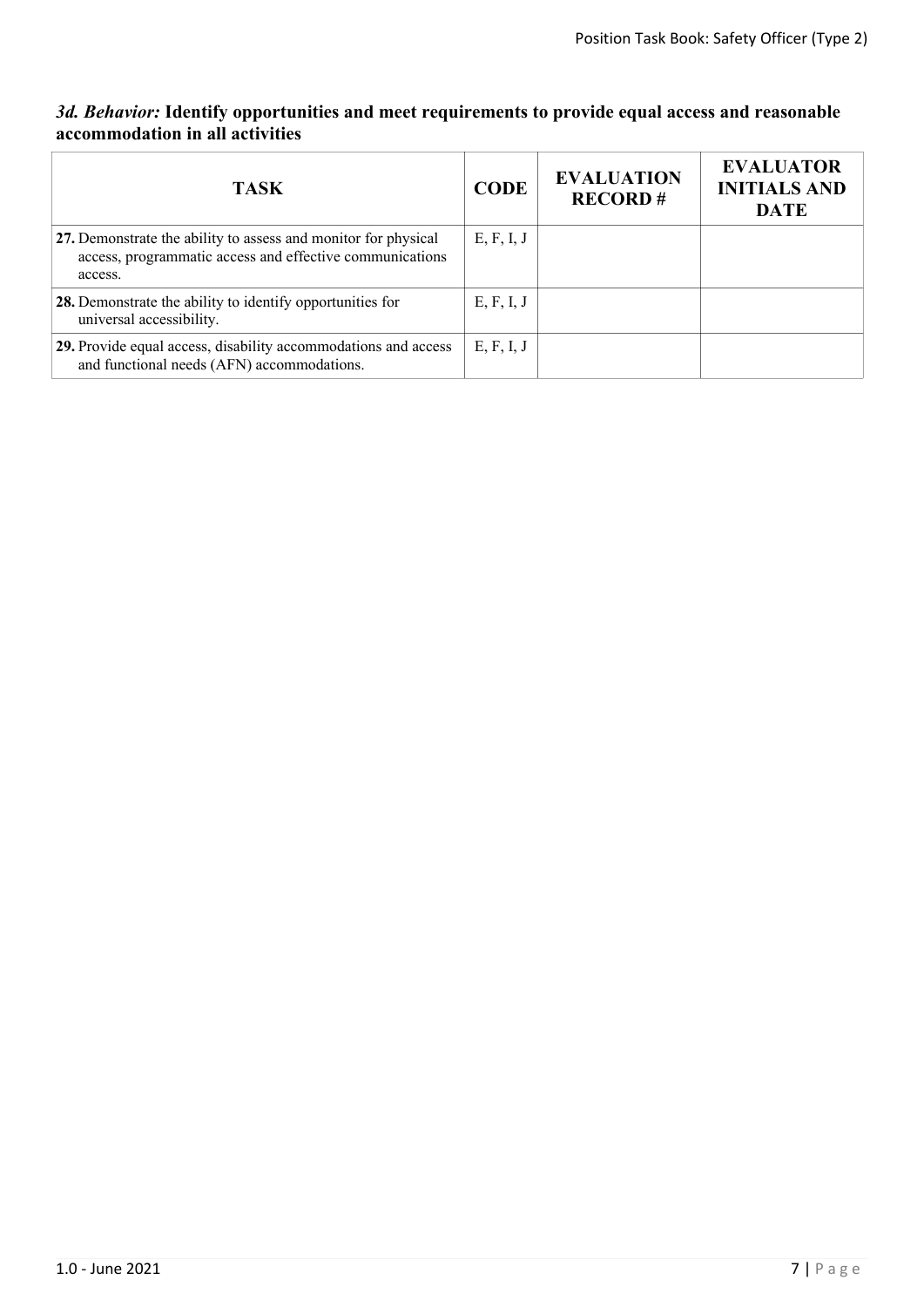## *4. Competency:* **Conduct operations and ensure completion of assigned tasks**

*Description:* Identify, analyze and apply relevant situational information and evaluate actions to complete assignments safely and meet identified objectives. Complete actions within established time frame.

|  | 4a. Behavior: Set the incident priorities |  |  |  |
|--|-------------------------------------------|--|--|--|
|--|-------------------------------------------|--|--|--|

| <b>TASK</b>                                                                                                                                                                                                                          | <b>CODE</b> | <b>EVALUATION</b><br><b>RECORD#</b> | <b>EVALUATOR</b><br><b>INITIALS AND</b><br><b>DATE</b> |
|--------------------------------------------------------------------------------------------------------------------------------------------------------------------------------------------------------------------------------------|-------------|-------------------------------------|--------------------------------------------------------|
| 30. Analyze work assignments and staffing levels to ensure<br>achievement of incident objectives.                                                                                                                                    | E, F, I     |                                     |                                                        |
| 31. Attend and participate in strategy meetings as necessary:<br>• Assess organizational needs<br>• Identify additional resource needs<br>• Identify critical factors to ensure incident success<br>• Prioritize incident objectives | E, F, I     |                                     |                                                        |
| 32. Disseminate priorities and expected completion timelines to<br>staff.                                                                                                                                                            | E, F, I     |                                     |                                                        |
| 33. Hold staff accountable for communicated priorities and<br>deadlines.                                                                                                                                                             | E, F, I     |                                     |                                                        |

## *4b. Behavior:* **Develop and implement plans**

| <b>TASK</b>                                                                                                                                                                                                                                                                                                            | <b>CODE</b> | <b>EVALUATION</b><br><b>RECORD#</b> | <b>EVALUATOR</b><br><b>INITIALS AND</b><br><b>DATE</b> |
|------------------------------------------------------------------------------------------------------------------------------------------------------------------------------------------------------------------------------------------------------------------------------------------------------------------------|-------------|-------------------------------------|--------------------------------------------------------|
| 34. Approve completed plans:<br>• Ensure plans are complete, accurate, realistically attainable<br>and relevant to the incident objectives                                                                                                                                                                             | E, F, I     |                                     |                                                        |
| 35. Develop a risk assessment and revise as necessary:<br>• Identify, monitor and mitigate hazards and risks to<br>responders and the general public<br>• Coordinate with the IC and relevant staff to take<br>appropriate actions<br>• Include cooperating and assisting agencies                                     | E, F, I     |                                     |                                                        |
| 36. Participate in the planning process:<br>• Prepare for and participate in planning meetings<br>• Assist in the development of plans, as necessary:<br>○ Long-range<br>o Strategic<br>o Contingency<br>o Demobilization<br>○ Continuity of Operations Plan (COOP)                                                    | E, F, I     |                                     |                                                        |
| 37. Prepare a health and safety message for each Incident Action<br>Plan (IAP) and other relevant plans:<br>• Use information from staff<br>• Prepare within the time frames the Planning Section Chief<br>designates<br>• List observed or projected risk/hazards by priority                                         | E, F, I     |                                     |                                                        |
| 38. Prepare incident safety analysis for each operational period:<br>• Identify risks or hazards with the potential to cause serious<br>accident or injury<br>• Coordinate with the Operations Section Chief<br>• Review with the Planning Section Chief<br>• Use technical expertise to identify and mitigate hazards | E, F, I     |                                     |                                                        |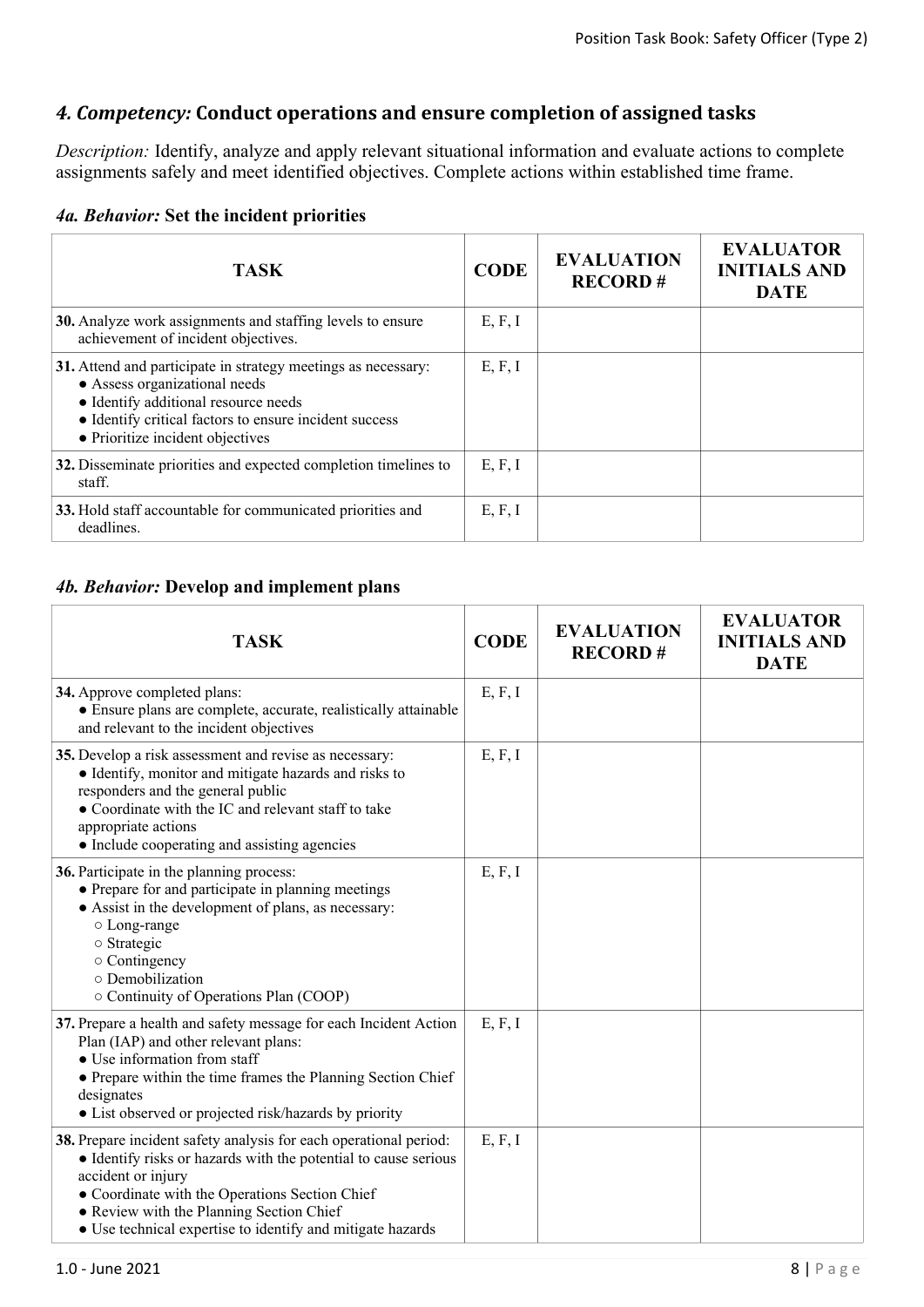| <b>39.</b> Review and approve relevant plans:<br>• Medical<br>$\bullet$ Traffic<br>$\bullet$ Evacuation<br>• Severe weather                                                                                                                                                                                                                                                                                             | E, F, I |  |
|-------------------------------------------------------------------------------------------------------------------------------------------------------------------------------------------------------------------------------------------------------------------------------------------------------------------------------------------------------------------------------------------------------------------------|---------|--|
| 40. Review, validate and modify plans:<br>• Analyze alternate strategies and explain decision<br>• Validate or revise incident objectives<br>• Review information covering health and safety principles,<br>known hazards and importance of all periods<br>• Validate incident organizational structure<br>• Validate incident resource assignments<br>• Review reserve resources<br>• Evaluate immediate support needs | E, F, I |  |

#### *4c. Behavior:* **Coordinate with all appropriate personnel and stakeholders**

| <b>TASK</b>                                                                                                                         | <b>CODE</b> | <b>EVALUATION</b><br><b>RECORD#</b> | <b>EVALUATOR</b><br><b>INITIALS AND</b><br><b>DATE</b> |
|-------------------------------------------------------------------------------------------------------------------------------------|-------------|-------------------------------------|--------------------------------------------------------|
| 41. Coordinate with Medical Unit to approve the medical plan.                                                                       | E, F, I     |                                     |                                                        |
| 42. Establish effective relationships and coordinate with incident<br>personnel:<br>• IMT personnel<br>• Other supporting personnel | E, F, I     |                                     |                                                        |
| 43. Establish effective relationships with stakeholders and<br>partners in the impacted jurisdiction(s).                            | E, F, I     |                                     |                                                        |
| 44. Solicit relevant health and safety concerns from incident<br>personnel.                                                         | E, F, I     |                                     |                                                        |

#### *4d. Behavior:* **Apply agency policy, contracts and agreements**

| <b>TASK</b>                                                                                                                                                                                                                                              | <b>CODE</b> | <b>EVALUATION</b><br><b>RECORD#</b> | <b>EVALUATOR</b><br><b>INITIALS AND</b><br><b>DATE</b> |
|----------------------------------------------------------------------------------------------------------------------------------------------------------------------------------------------------------------------------------------------------------|-------------|-------------------------------------|--------------------------------------------------------|
| 45. Complete all work according to organization/agency<br>direction, policy and incident objectives:<br>• Ensure that personnel complete all documentation<br>requirements according to organization/agency direction,<br>policy and incident objectives | E, F, I     |                                     |                                                        |
| 46. Demonstrate knowledge of and apply relevant legal,<br>regulatory and fiscal constraints.                                                                                                                                                             | E, F, I     |                                     |                                                        |

## *4e. Behavior:* **Make appropriate decisions based on evaluation of gathered information, risks and incident situation and use information to produce outputs and modify approach**

| <b>DATE</b> | <b>TASK</b> | <b>CODE</b> | <b>EVALUATION</b><br><b>RECORD#</b> | <b>EVALUATOR</b><br><b>INITIALS AND</b> |
|-------------|-------------|-------------|-------------------------------------|-----------------------------------------|
|-------------|-------------|-------------|-------------------------------------|-----------------------------------------|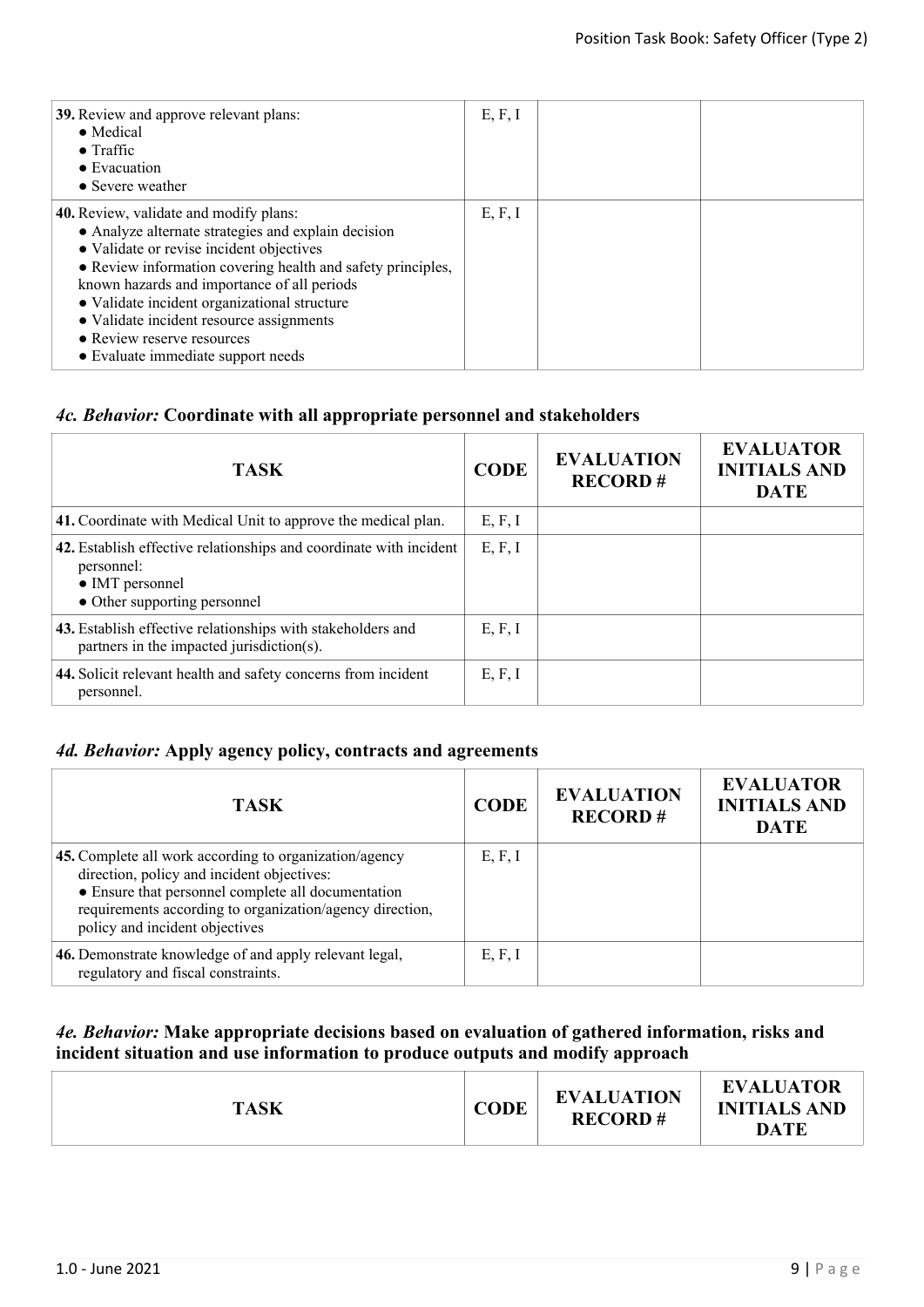| 47. Evaluate special conditions, existing or predicted, that<br>require technical expertise, including:<br>$\bullet$ Hazards<br>$\bullet$ Reconnaissance<br>• Objectives<br>• Access/egress<br>• Values to be protected<br>• Evacuation/sheltering potential<br>• Communications<br>• Organizational structure<br>• Tactical coordination<br>• Weather and topography<br>• Responder fatigue<br>• Logistical considerations<br>• Jurisdictional responsibilities<br>• Span of control | E, F, I |  |
|---------------------------------------------------------------------------------------------------------------------------------------------------------------------------------------------------------------------------------------------------------------------------------------------------------------------------------------------------------------------------------------------------------------------------------------------------------------------------------------|---------|--|
| 48. Inspect, identify, document and mitigate facilities' risks as<br>appropriate:<br>• Conduct a general inspection of incident facilities soon<br>after they become operational<br>• Conduct periodic follow-up inspections to ensure<br>compliance with all health and safety standards<br>• Identify and document all unsafe conditions and report this<br>information to appropriate incident staff<br>• Provide information to appropriate personnel                             | E, F, I |  |
| 49. Monitor and review information on current and predicted<br>weather conditions obtained from meteorologist.                                                                                                                                                                                                                                                                                                                                                                        | E, F, I |  |

# *4f. Behavior:* **Ensure documentation is complete**

| <b>TASK</b>                                                                                                                                                                                                                                                                                                                                                                                                                                                                                                                                                                                                                                                                                                          | <b>CODE</b> | <b>EVALUATION</b><br><b>RECORD#</b> | <b>EVALUATOR</b><br><b>INITIALS AND</b><br><b>DATE</b> |
|----------------------------------------------------------------------------------------------------------------------------------------------------------------------------------------------------------------------------------------------------------------------------------------------------------------------------------------------------------------------------------------------------------------------------------------------------------------------------------------------------------------------------------------------------------------------------------------------------------------------------------------------------------------------------------------------------------------------|-------------|-------------------------------------|--------------------------------------------------------|
| 50. Document identified risks, hazards and deficiencies:<br>• Food and potable water supplies<br>• Vehicle/mechanical equipment<br>• Driver/operator qualifications<br>• Air operations hazards/unsafe conditions<br>• Weather and environmental hazards and risks<br>• Site and workforce security<br>• Health and safety issues<br>• Facility safety issues                                                                                                                                                                                                                                                                                                                                                        | E, F, I     |                                     |                                                        |
| 51. Ensure accident investigation reports are complete and<br>provided to relevant incident staff and local<br>agency/organization:<br>• Notify relevant incident staff<br>• Assess and determine level of accident investigation<br>• Include documentation of necessary follow-up actions<br>• Ensure reports are complete and include necessary<br>information<br>• Ensure investigation does not interfere with the Safety<br>Officer's primary duties<br>• Notify law enforcement or other regulatory/investigatory<br>agencies as appropriate<br>• Initiate follow-up action, as necessary<br>• Recommend need for corrective action based on findings<br>• Initiate immediate corrective action, if necessary | E, F, I     |                                     |                                                        |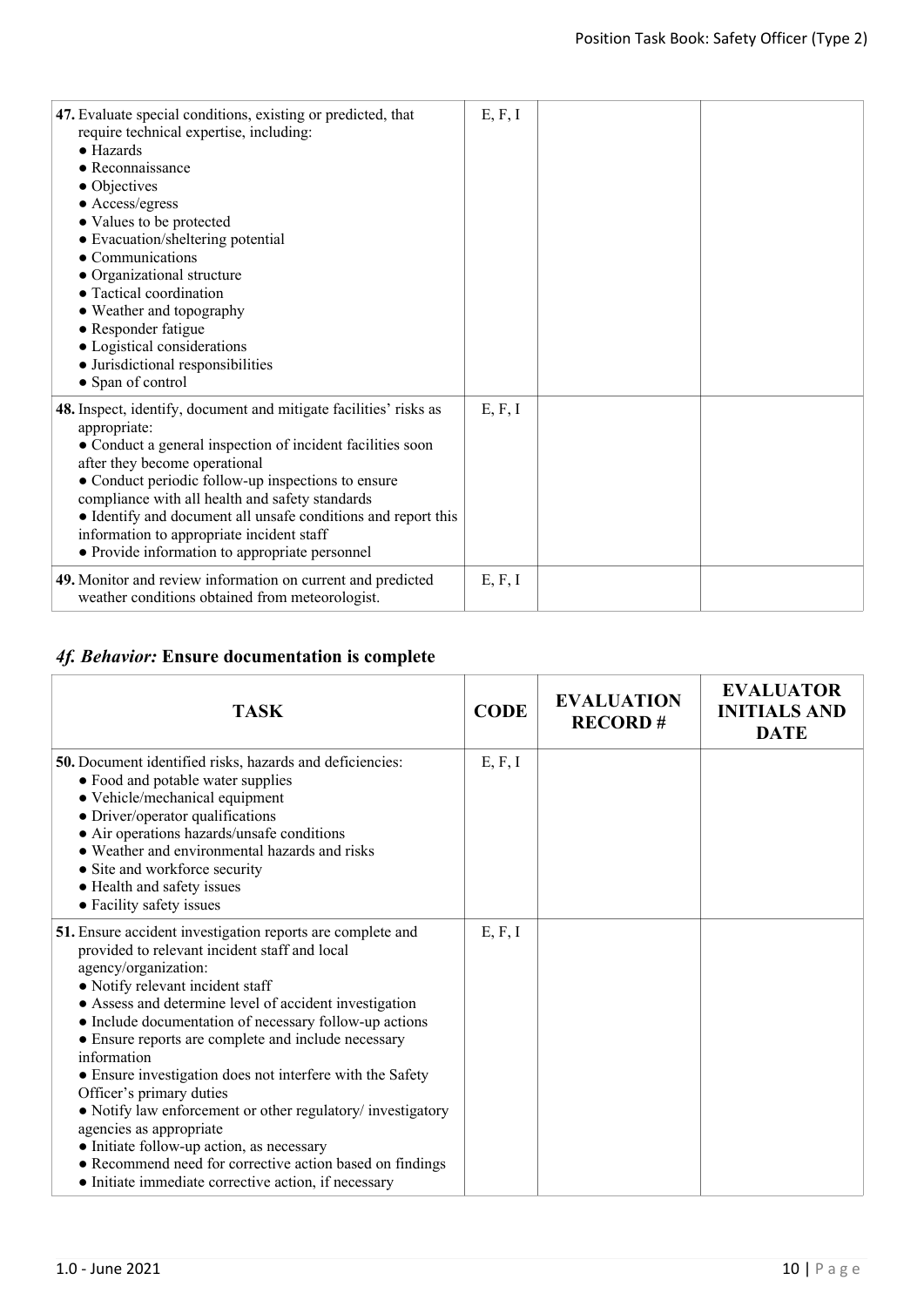| E, F, I |  |
|---------|--|
| E, F, I |  |
| E, F, I |  |
| E, F, I |  |
| E, F, I |  |
| E, F, I |  |
|         |  |

## *4g. Behavior:* **Follow established procedures, including health and safety procedures, relevant to given assignment**

| <b>TASK</b>                                                                                                                                                                                                                                                                                                                                                                                                                                                       | <b>CODE</b> | <b>EVALUATION</b><br><b>RECORD#</b> | <b>EVALUATOR</b><br><b>INITIALS AND</b><br><b>DATE</b> |
|-------------------------------------------------------------------------------------------------------------------------------------------------------------------------------------------------------------------------------------------------------------------------------------------------------------------------------------------------------------------------------------------------------------------------------------------------------------------|-------------|-------------------------------------|--------------------------------------------------------|
| <b>58.</b> Communicate information concerning accidents/serious<br>injuries to the IC, ICS Public Information Officer (PIO),<br>Liaison Officer and other relevant incident staff.                                                                                                                                                                                                                                                                                | E, F, I     |                                     |                                                        |
| 59. Exercise emergency authority to alter, suspend or terminate<br>unsafe acts:<br>• Use direct intervention to correct any extremely dangerous<br>act that personnel perform outside agency regulations,<br>policies, standards and guidelines; follow up with offending<br>individual's immediate supervisor<br>• Contact the responsible supervisor for corrective action on<br>unsafe situations<br>• Discuss significant events with relevant incident staff | E, F, I     |                                     |                                                        |
| 60. Monitor all operations activities and respond as necessary:<br>• Review compliance with agency/organization duty<br>limitations<br>• Monitor to ensure personnel implement and follow safety<br>requirements<br>• Document all identified serious hazards, threats or unsafe<br>conditions                                                                                                                                                                    | E, F, I     |                                     |                                                        |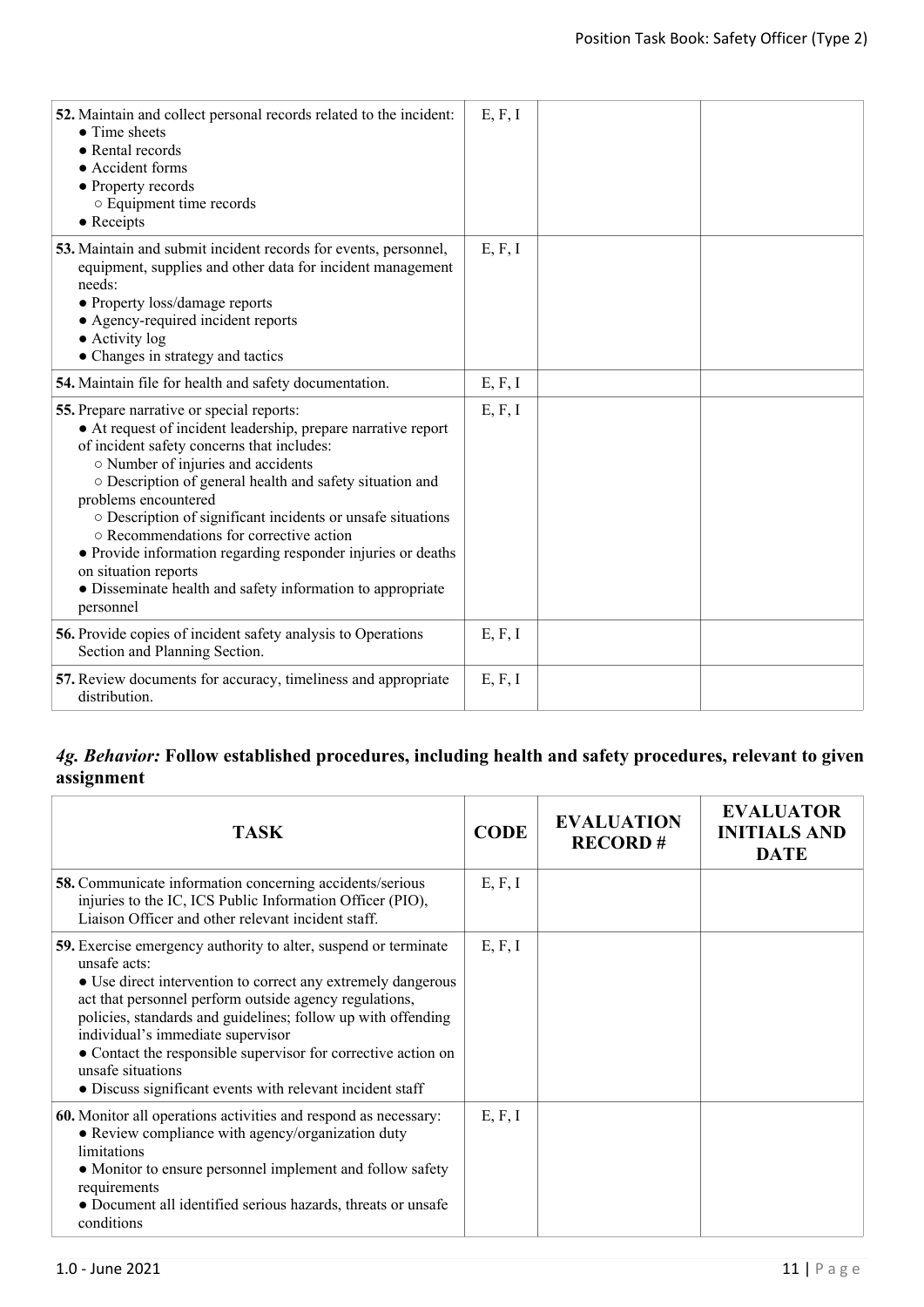| 61. Monitor operations for compliance with appropriate health<br>and safety requirements.                                                                                                                    | E, F, I |  |
|--------------------------------------------------------------------------------------------------------------------------------------------------------------------------------------------------------------|---------|--|
| 62. Recognize limits of knowledge and seek advice or help on<br>health and safety management as appropriate.                                                                                                 | E, F, I |  |
| 63. Reinforce and monitor corrective actions.                                                                                                                                                                | E, F, I |  |
| 64. Report unexpected occurrences:<br>• Obtain information about special hazards or threats from:<br>$\circ$ Subordinates<br>○ Personal observation<br>$\circ$ Other personnel<br>o Operations Section Chief | F, I    |  |

#### *4h. Behavior:* **Prepare clear, concise assessments regarding hazards, hazard behavior, weather and other relevant events**

| <b>TASK</b>                                                                                                                                                                                                                                                                                                                                                                                                                                                                                                           | <b>CODE</b> | <b>EVALUATION</b><br><b>RECORD#</b> | <b>EVALUATOR</b><br><b>INITIALS AND</b><br><b>DATE</b> |
|-----------------------------------------------------------------------------------------------------------------------------------------------------------------------------------------------------------------------------------------------------------------------------------------------------------------------------------------------------------------------------------------------------------------------------------------------------------------------------------------------------------------------|-------------|-------------------------------------|--------------------------------------------------------|
| 65. Conduct initial and ongoing assessments to gather<br>information and determine incident health and safety needs.                                                                                                                                                                                                                                                                                                                                                                                                  | F, I        |                                     |                                                        |
| 66. During public health emergencies or incidents with illness-<br>related threats, obtain epidemiological trend details and PPE<br>support requirements for personnel.                                                                                                                                                                                                                                                                                                                                               | E, I        |                                     |                                                        |
| 67. During public health emergencies, recommend health<br>resource protection measures, such as vaccinations,<br>prophylaxis or non-pharmaceutical processes.                                                                                                                                                                                                                                                                                                                                                         | E, I        |                                     |                                                        |
| 68. Ensure appropriate personnel receive notice of emerging<br>safety hazards.                                                                                                                                                                                                                                                                                                                                                                                                                                        | E, F, I     |                                     |                                                        |
| 69. Ensure safety and safe operation of tools and equipment:<br>• Ensure technical specialists periodically review the<br>condition of hand tools to determine whether they are safe<br>for use and remove unsafe tools and power equipment<br>• Conduct periodic inspections to ensure vehicles are up to<br>all mechanical and maintenance standards<br>• Ensure that drivers/operators have proper licenses and<br>follow safety procedures<br>• Document deficiencies and coordinate the mitigation of<br>hazards | E, I, J     |                                     |                                                        |
| 70. Identify potentially unsafe situations:<br>• Monitor all activities to identify any potentially unsafe<br>situations<br>• Take appropriate corrective actions when necessary                                                                                                                                                                                                                                                                                                                                      | E, F, I     |                                     |                                                        |
| 71. Review medical activity log for injuries and illnesses:<br>• Determine trends and make recommendations to incident<br>organization for corrective or preventative action                                                                                                                                                                                                                                                                                                                                          | E, F, I     |                                     |                                                        |
| 72. Review the injury/illness claims requiring hospitalization or<br>further medical treatment with the appropriate personnel on<br>duty:<br>• Review for possible cause and corrective action                                                                                                                                                                                                                                                                                                                        | E, F, I     |                                     |                                                        |